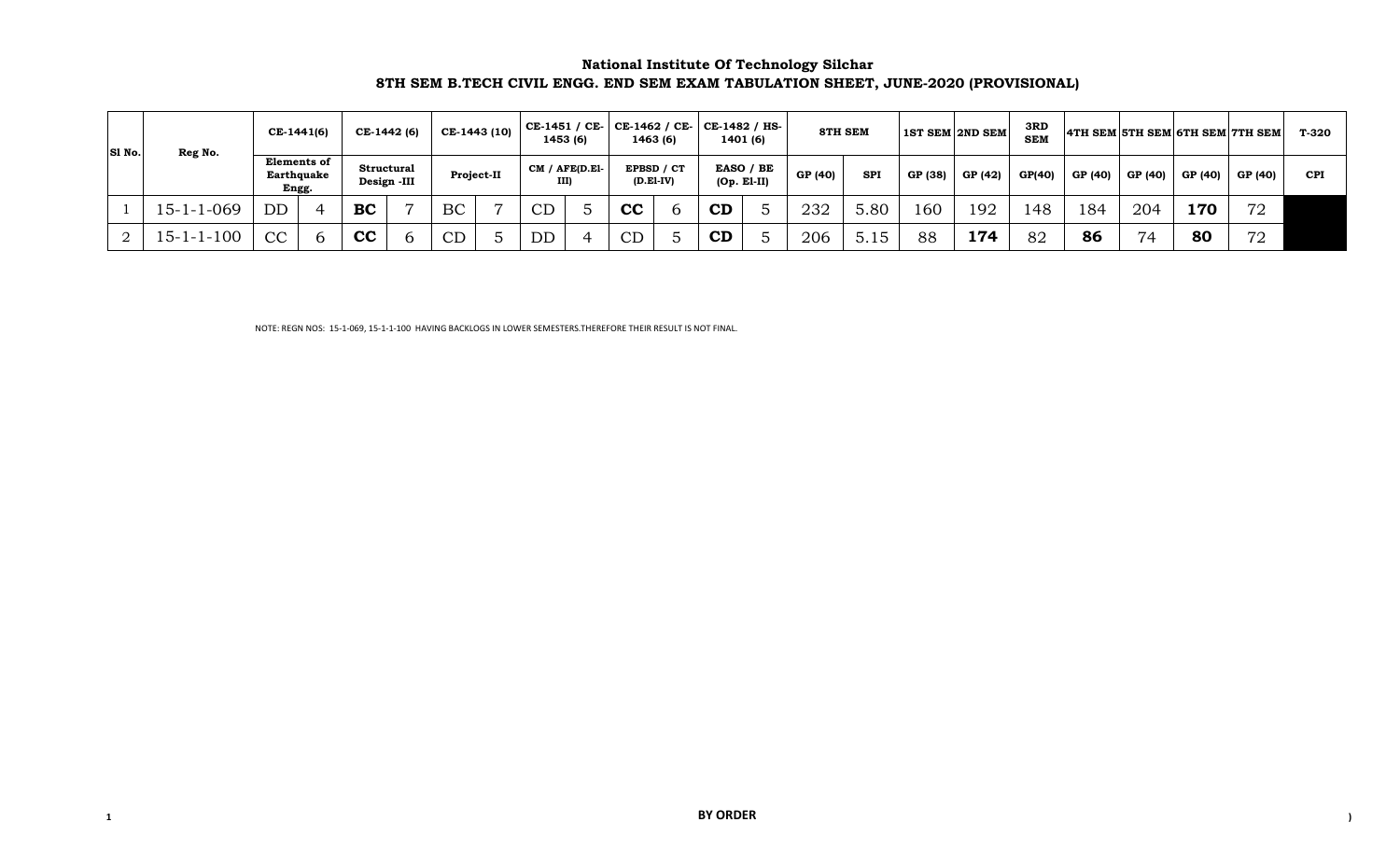## **National Institute Of Technology Silchar**

## **8TH SEM B.TECH MECHANICAL ENGG. END SEM EXAM TABULATION SHEET, JUNE-2020 (PROVISIONAL)**

| Sl No. | Reg No.            | ME-1403 (6) |                  | (6)          | ME-1441 / ME-   ME-1451 / ME-<br> 1443/ ME-1444 1453 / ME-1454 | (6)          | ME-1461 /ME-<br>1464 / ME-<br>1465 (6) |                 | $ME$ - (6) |               | ME-1491 (10)      |   | 8TH SEM |            | 1ST<br><b>SEM</b> | 2ND<br><b>SEM</b> | 3RD<br><b>SEM</b> | 4TH<br><b>SEM</b> | 5TH<br><b>SEM</b> | 6TH<br><b>SEM</b> | 7TH<br><b>SEM</b>           | T-320      |
|--------|--------------------|-------------|------------------|--------------|----------------------------------------------------------------|--------------|----------------------------------------|-----------------|------------|---------------|-------------------|---|---------|------------|-------------------|-------------------|-------------------|-------------------|-------------------|-------------------|-----------------------------|------------|
|        |                    | CAD & M     | CHMT (D. El-III) | DMME / CGT / | CFD/AMP / AC                                                   | $(D. E1-IV)$ | NCE / MCCTD<br>TOEP (D. El-            |                 |            | (Open. El-II) | <b>Project-II</b> |   | GP (40) | <b>SPI</b> | GP (38)           | GP(42)            | GP (40)   GP (40) |                   |                   |                   | GP (40)   GP (40)   GP (40) | <b>CPI</b> |
|        | $15 - 1 - 2 - 031$ | <b>DD</b>   | <b>DD</b>        |              | <b>DD</b>                                                      |              | <b>BC</b>                              | $\overline{7}$  | CC         | 6             | <b>BB</b>         | 8 | 230     | 5.75       | 198               | 218               | 188               | 168               | 201               | 227               | 278                         |            |
|        | $15 - 1 - 2 - 080$ | CC          | CD               |              | DD                                                             |              | AB                                     | 9               | BC         |               | <b>BB</b>         | 8 | 266     | 6.65       | 258               | 342               | 188               | 220               | 208               | 209               | 268                         | 6.12       |
|        | $15 - 1 - 2 - 086$ | <b>DD</b>   | <b>DD</b>        |              | <b>DD</b>                                                      |              | <b>BC</b>                              | $\overline{7}$  | DD         |               | <b>BB</b>         | 8 | 218     | 5.45       | 180               | 198               | .72               | 198               | 169               | 211               | 216                         |            |
|        | $15 - 1 - 2 - 097$ | CD          | CC               | <sub>b</sub> | DD                                                             |              | CL                                     | $5\overline{)}$ | DD         |               | BC                |   | 214     | 5.35       | 191               | 238               | 202               | 210               | 202               | 205               | 190                         |            |

REGN NOS: 15-1-2-031, 15-1-2-086 15-1-2-097 HAVING BACKLOGS IN LOWER SEMESTERS, THEREFORE, THEIR RESULT IS NOT FINAL.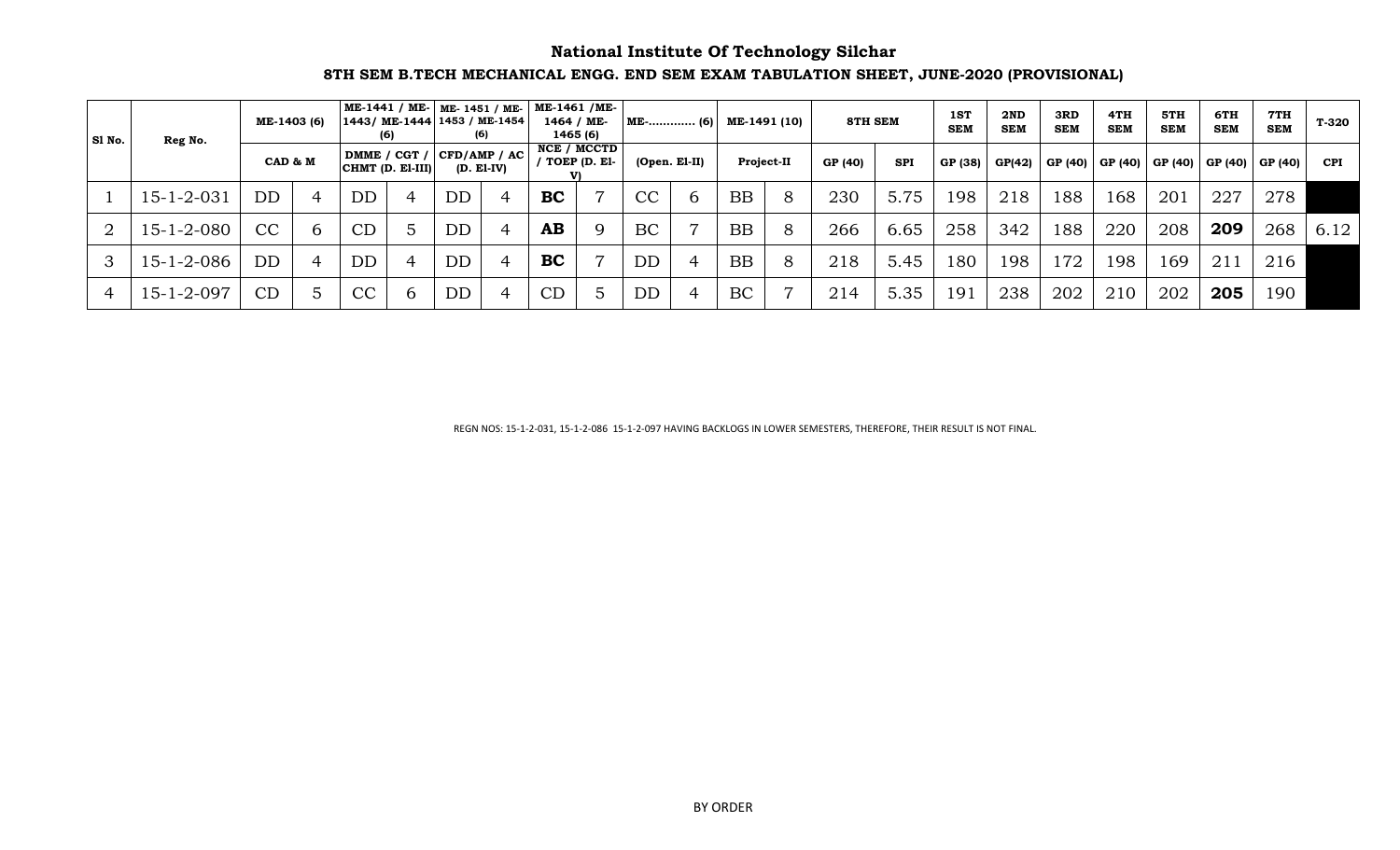## **National Institute Of Technology Silchar**

## **8TH SEM B.TECH ELECTRICAL ENGG. END SEM EXAM TABULATION SHEET, JUNE-2020 (PROVISIONAL)**

| Sl No.         |                    |           | EE-1403 (6)               | EE-1443/<br>(6)                     | 1446 / 1447 |           | EE- 1457/ EE-<br>1485 (6) |             | EE-1461 / EE-<br>1467(6) |           | EE- 1456 (6)                 |           | EE-1491 (10)   |         | <b>8TH SEM</b> | 1ST<br><b>SEM</b> | 2ND<br><b>SEM</b> | 3RD<br><b>SEM</b> | 4TH<br><b>SEM</b> | 5TH<br><b>SEM</b> | 6TH<br><b>SEM</b> | 7TH<br><b>SEM</b> | $T-320$    |
|----------------|--------------------|-----------|---------------------------|-------------------------------------|-------------|-----------|---------------------------|-------------|--------------------------|-----------|------------------------------|-----------|----------------|---------|----------------|-------------------|-------------------|-------------------|-------------------|-------------------|-------------------|-------------------|------------|
|                | Reg No.            |           | Analog &<br>Digital Comm. | EPUT /<br>WSES/IC/<br>$(D. E1-III)$ |             |           | NCS/CO&A<br>$(D. E1-IV)$  |             | PQ / ACS (D.<br>El-V)    |           | <b>RESM</b> (Open El-<br>II) |           | Project-II     | GP (40) | <b>SPI</b>     | GP (38)           | GP (42)           | GP(40)            | GP(40)            | GP(40)   GP(40)   |                   | GP (40)           | <b>CPI</b> |
|                | $15 - 1 - 3 - 001$ | <b>DD</b> | 4                         | CD                                  | 5           | DD        |                           | F           | $\overline{0}$           | CD        | 5                            | CC        | 6              | 168     | 4.20           | 295               | 272               | 292               | 260               | 226               | 188               | 164               |            |
| $\overline{2}$ | 15-1-3-015         | DD        | 4                         | F                                   | $\Omega$    | DD        | 4                         | cc          | 6                        | DD        | 4                            | AB        | 9              | 198     | 4.95           | 172               | 134               | 98                | 168               | 24                | 66                | 48                |            |
| 3              | 15-1-3-054         | CD        | $\overline{5}$            | DD                                  | 4           | CD        |                           | CD          | 5                        | DD        | 4                            | <b>BB</b> | 8              | 218     | 5.45           | 144               | 208               | 160               | 186               | 120               | 194               | 174               |            |
|                | 15-1-3-070         | CC        | 6                         | CC                                  | 6           | CD        |                           | CD          | 5                        | <b>BB</b> | 8                            | <b>BB</b> | 8              | 260     | 6.50           | 293               | 272               | 184               | 206               | 234               | 198               | 212               |            |
| 5              | 15-1-3-074         | CD        | 5                         | CD                                  | 5           | <b>BB</b> | 8                         | <b>DD</b>   | $\overline{4}$           | CC        | 6                            | <b>BB</b> | 8              | 248     | 6.20           | 198               | 212               | 218               | 240               | 208               | 216               | 226               | 5.52       |
| 6              | $15 - 1 - 3 - 107$ | CC        | 6                         | CD                                  | 5           | DD        | 4                         | <b>DD</b>   | $\overline{4}$           | <b>BB</b> | 8                            | <b>BB</b> | 8              | 242     | 6.05           | 173               | 200               | 178               | 230               | 188               | 208               | 204               |            |
|                | $15 - 1 - 3 - 109$ | DD        | 4                         | <b>DD</b>                           | 4           | DD        | 4                         | <b>DD</b>   | $\overline{4}$           | CC        | 6                            | BC        | $\overline{ }$ | 202     | 5.05           | 147               | 202               | 212               | 178               | 178               | 184               | 180               |            |
| 8              | 15-1-3-132         | DD        | 4                         | <b>DD</b>                           | 4           | cc        | 6                         | $\mathbf F$ | $\overline{0}$           | BC        | 7                            | <b>BB</b> | 8              | 206     | 5.15           | 89                | 88                | 110               | 128               | 146               | 224               | 162               |            |
| 9              | $12 - 1 - 3 - 100$ | DD        | 4                         | DD                                  | 4           | DD        |                           | <b>DD</b>   | 4                        | CD        | 5                            | CC        | $\mathfrak b$  | 186     | 4.65           | 186               | 198               | 180               | 134               | 188               | 184               | 186               | 4.51       |

NOTE: REGN NOS: 15-1-3-001,15-1-3-015,15-1-3-054, 15-1-3-070, 15-1-3-107, 15-1-3-109,15-1-3-132 HAVING BACKLOGS IN LOWER SEMESTERS. THEREFORE THEIR RESULT IS NOT FINAL.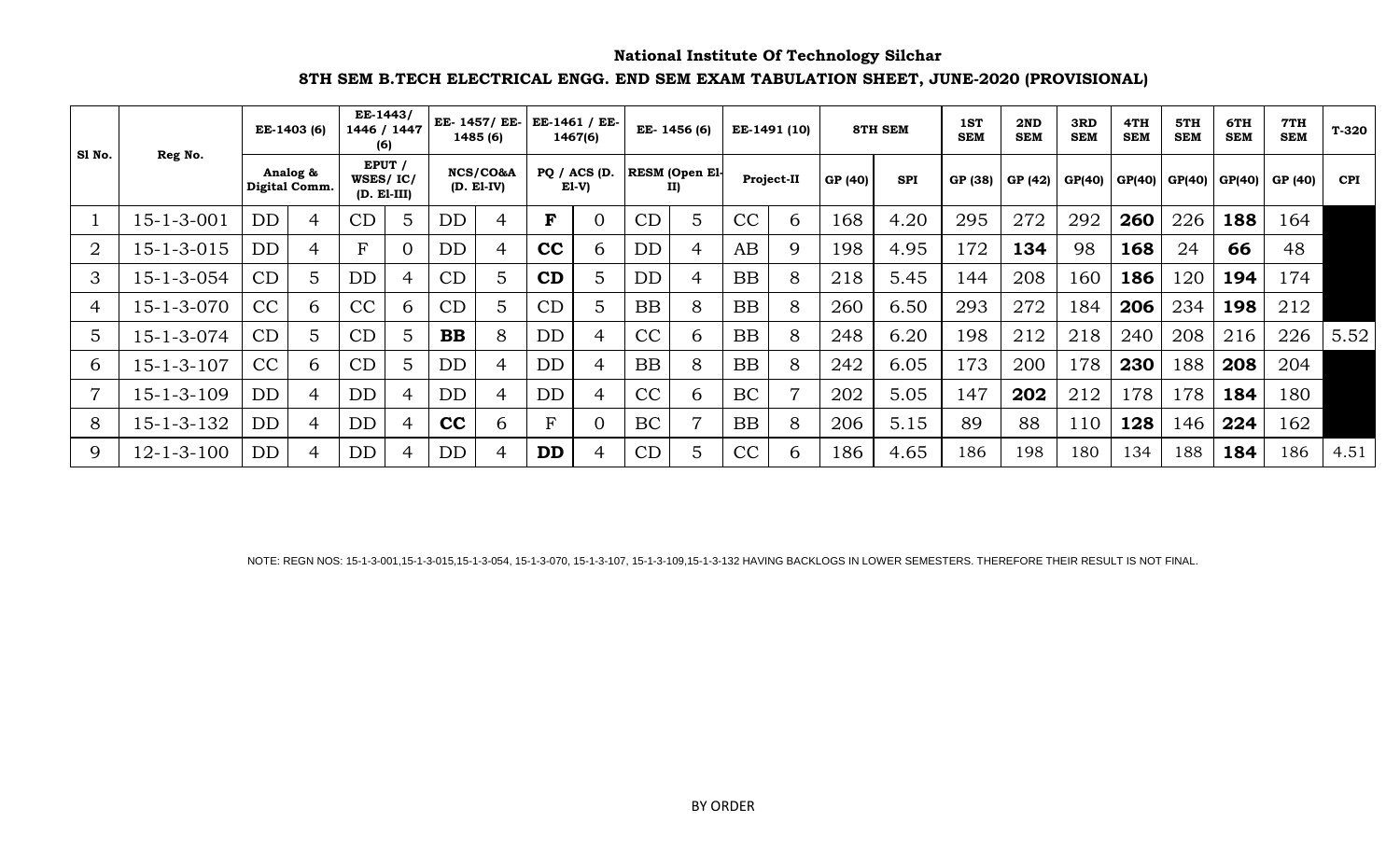#### **National Institute Of Technology Silchar 8TH SEM B.TECH ECE END SEM EXAM TABULATION SHEET, JUNE-2020 (PROVISIONAL)**

| SI No. |            | $EC-1403- (6)$           |   | $EC-1442 / EC-$<br>1444 / EC-<br>1446 (6) |            | $EC-1451/$<br>EC-1455/<br>EC-1457 (6) | $EC-1464/EC-$<br>1467 (6) |             |           |              | EC- IXXX (6)   EC-1491 (10) $\vert$ |                |            | 8TH SEM    | 1ST<br><b>SEM</b> | 2ND<br><b>SEM</b> | 3RD<br><b>SEM</b> | 4TH<br><b>SEM</b>                               | 5TH<br><b>SEM</b> | 6TH<br><b>SEM</b> | 7TH<br><b>SEM</b> | T-320      |
|--------|------------|--------------------------|---|-------------------------------------------|------------|---------------------------------------|---------------------------|-------------|-----------|--------------|-------------------------------------|----------------|------------|------------|-------------------|-------------------|-------------------|-------------------------------------------------|-------------------|-------------------|-------------------|------------|
|        | Reg No.    | Advd. Comm.<br>Engg.     |   | <b>TELEMETRY</b><br>D. El-III)            | AICD / MCC | DSP/<br>LPVLSID/<br>$ SDC(D, E1-IV) $ | TSN / ASN(D.<br>EI-V)     |             |           | (Open El-II) | Project-II                          |                | GP<br>(40) | <b>SPI</b> |                   |                   |                   | GP (38)   GP (42)   GP (40)   GP (40)   GP (40) |                   | GP (40)           | GP (40)           | <b>CPI</b> |
|        | 15-1-4-022 | $\overline{\mathrm{DD}}$ |   | CD                                        |            | CD                                    | CC                        | $\mathbf b$ | <b>BB</b> | 8            | BC                                  | $\overline{ }$ | 238        | 5.95       | 205               | 204               | 150               | 192                                             | 210               | 206               | 204               |            |
|        | 15-1-4-068 | DD                       | 4 | DD                                        | 4          | DD                                    | <b>DD</b>                 |             | CD        |              | BC                                  |                | 196        | 4.90       | 144               | 162               | 78                | 194                                             | 134               | 156               | 112               |            |

NOTE:REGN NOS 15--4-022,15-1-4-068 HAVING BACKLOGS IN LOWER SEMESTERS. THEREFORE, THEIR RESULT IS NOT FINAL.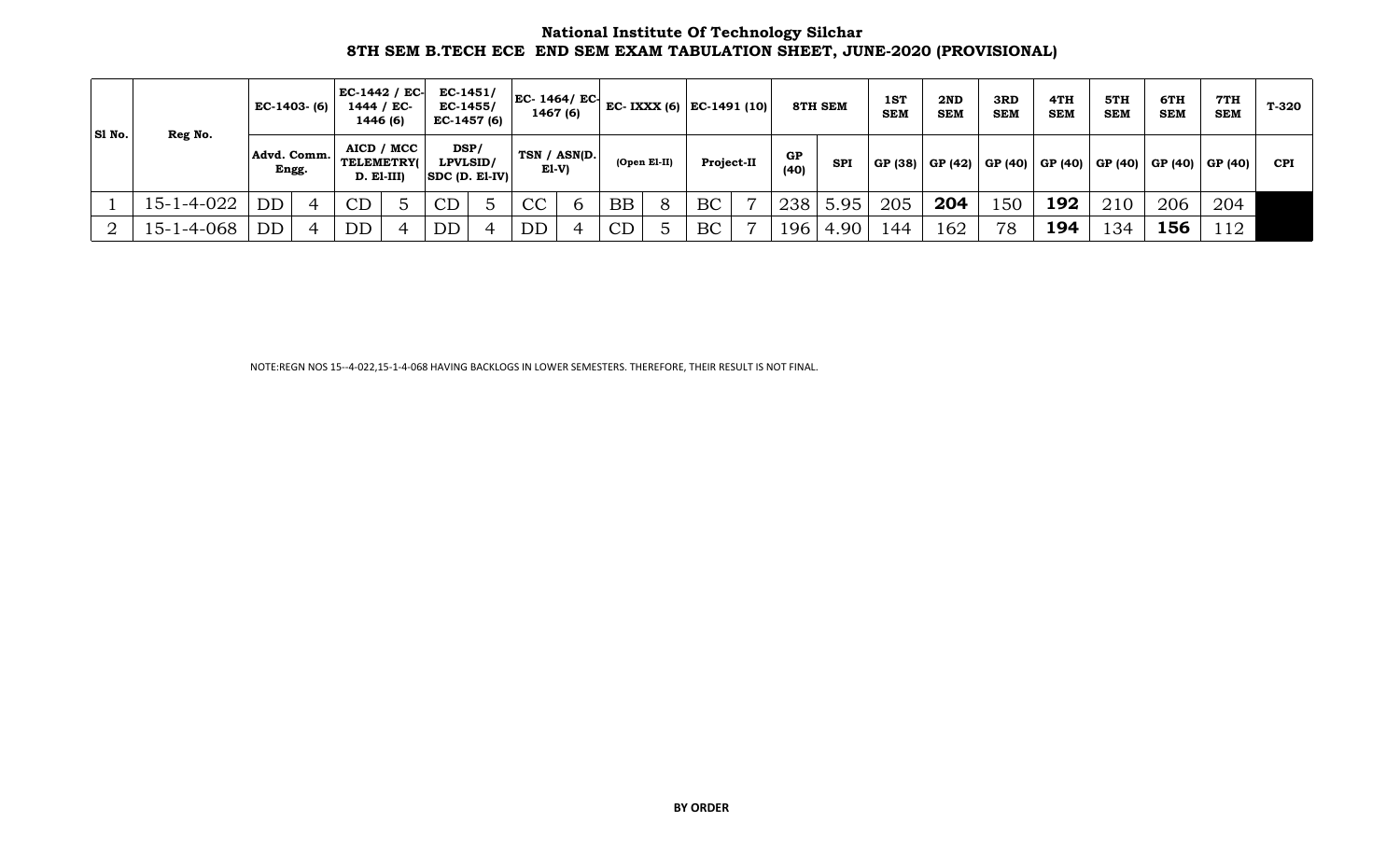| <b>National Institute Of Technology Silchar</b>                           |  |
|---------------------------------------------------------------------------|--|
| 8TH SEM B.TECH CSE END SEM EXAM TABULATION SHEET, JUNE-2020 (PROVISIONAL) |  |

| SI No. | Reg No.    | $CS-1404(6)$                   |         | CS-1405 (6) | CS-1441/CS-<br>1446/CS-1447   | 1443/CS-<br>1444/CS-<br>(6) | $CS-1453 / CS$<br>1454/ CS-<br>1457/ CS-1458<br>(6) |                | CS-1482/HS-<br>1401 (6)                    |                |    | CS-1491 (10) | 8TH SEM |            | 1ST<br><b>SEM</b> | 2ND<br><b>SEM</b> | 3RD<br><b>SEM</b> | 4TH<br><b>SEM</b>           | 5TH<br><b>SEM</b> | 6TH<br><b>SEM</b> | 7TH<br><b>SEM</b> | T-320      |
|--------|------------|--------------------------------|---------|-------------|-------------------------------|-----------------------------|-----------------------------------------------------|----------------|--------------------------------------------|----------------|----|--------------|---------|------------|-------------------|-------------------|-------------------|-----------------------------|-------------------|-------------------|-------------------|------------|
|        |            | Advd. Computer<br>Architecture | Machine | Learning    | PLC $/$ PR $/$<br>C&S/LOS/TMA | $(D.E1-III)$                |                                                     | / QC (D.E1-IV) | $SP / WSN / SNA$ CC / BE (Open<br>$E1-II)$ |                |    | Project-II   | GP (40) | <b>SPI</b> | GP (38)           | GP (42) GP (40)   |                   | GP (40)   GP (40)   GP (40) |                   |                   | GP(40)            | <b>CPI</b> |
|        | 15-1-5-022 | DD                             | CC      |             | <b>DD</b>                     |                             | <b>DD</b>                                           |                | DD                                         | 4              | CC |              | 192     | 4.80       | 136               | 194               | 174               | 180                         | 178               | 226               | 182               |            |
|        | 15-1-5-095 | DD                             | CD      |             | DD                            |                             | CD                                                  |                | BC                                         | $\overline{ }$ | AB |              | 240     | 6.00       | 188               | 188               | 58                | 186                         | 160               | 214               | 226               |            |

NOTE: REGN NOS 15-1-5-022, 15-1-5-095 HAVING BACKLOGS IN LOWER SEMESTERS. THEREFORE, THEIR RESULT IS NOT FINAL.